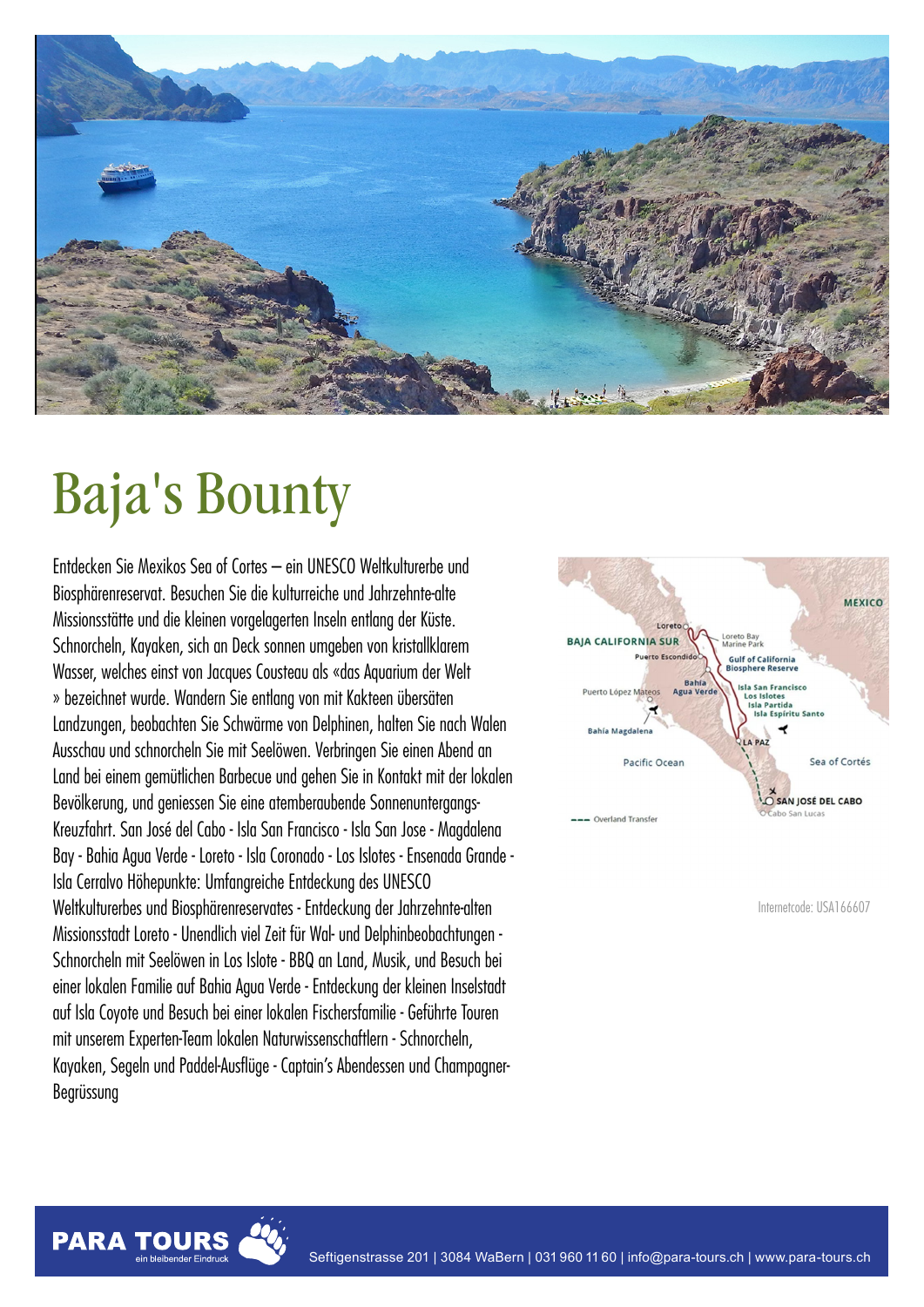## **Tag 1: San José del Cabo / La Paz –**

**Embarkation** Bienvenidos! You will be met at the Los Cabos International Airport in San José del Cabo and transferred to our hospitality area. Joined by your expedition team, an overland orientation transfer to La Paz acquaints you with the dramatic Baja landscape and the week that lies ahead. The captain and crew welcome you aboard just in time for a cocktail and dinner with your new mates.

## **Tag 2: Gulf of California Biosphere Reserve**

Settle into the desert-sea environment at a tucked away, remote beach like Bonanza or Ayla. Get a few tips with a snorkeling 101 lesson or just dive in. Hikers trek among the Palo Blanco bushes and cactus with interpretive guides. Whichever your option for adventure, relish in the privacy from other busy beaches. We bring the beach toys, chairs, and refreshments—you just kick back and play.

**Tag 3: Bahía Agua Verde** At Bahía Agua Verde, clear waters are bordered by sparse craggy mountains hemmed in green. Explore the coast by small skiff, visit with a local ranchero and his family, and take to the canyons and mountains on a mule ride and experience the "real Baja." Scenic vistas, outstanding exploration, excellent birding, and unmatched camaraderie—the day is done.

**Tag 4: Isla San Francisco** Adventurein a playground of steep red bluffs and sweeping desert beach. Don some flippers for a snorkel among colorful sea life, put on your walking shoes for an exploratory romp along the ridge, grab a paddle and kayak, hop on a paddle board, or relax on the beach with the sand between your toes. The rugged beauty of the island makes it an ideal spot for escapades.

**Tag 5: Marine Life Search Mother Nature is your** guide today. Take your adventurous side and your binoculars in search of thelargestbaleen whales in the world. The Sea of Cortes is home to fin, blue, and sperm whales, and the dolphin pods number in the hundreds. Or, if the gray whales have arrived on Baja's west coast (from mid-January to early March) migrating more than 12,000 miles to calve in Bahía Magdalena - you'll drive across the peninsula for a panga ride to observe these mammals and their babies in the lagoon. Whichever the day brings, there's also a chance to head into the Sierra La Giganta Mountains for a tour of the crown jewel of Baja's historic missions, San Javier; time for a brief exploration in magical Loreto; or more water play and hikes. Bring it on!

## **Tag 6:LosIslotes / Isla Partida** AtLos

Islotes—asteepcraggyseamount leapingstraight from the sea-observe a sea lion colony from the boat and skiff, or slip into a wetsuit for an early

morning snorkel with curious, agile young sea lion pups. Afterwards, heave anchor and set sail for Isla Partida, for an afternoon of water play or island hikes along desert beaches or into rocky arroyos.

**Tag 7: Isla Espíritu Santo** Tuck into a secluded cove surrounded by long fingers of red rock and a golden beach. Spend your last full day enjoying the feel of warm sand under your feet on a beach walk, investigate nooks and crannies in the rocks by kayak, orexplorealittlefurtherafieldon aguided hike. Celebrate your week at tonight's special Farewell Dinner with an entertaining slideshow by your expedition team.

**Tag 8:La Paz / San José – Disembark** After breakfast, it's "adios" La Paz, as you disembark the vessel and transfer back to San José del Cabo for your flight, or UnCruise hotel stay.

**Hinweise:** Die luxuriöse Jacht Safari Voyager verbindet gekonnt Abenteuer und Sport mit Erholung und Entspannung undbietet Ihnen auf Ihrer Reise ein hohes Mass an Komfort. Nach einemerlebnisreichen Tagan Land undim Wasser erwartet Sie die Crew an Bord und versucht, Ihnen dieWünschevon den Augen abzulesen.Aufvier Passagierdecks stehen ein Esszimmer, ein Salon mit Bar und Weinlounge sowieein Aussenbereich zumEntspannen und beobachten zur Verfügung. An Bord befinden sich 32 komfortabel eingerichtete Aussenkabinen. Die Safari Voyager ist ausgestattet für Abenteurer: Kajaks, Paddle-boards, Aufblasbare Skiffs, Schnorchelausrüstung, Nassanzüge, undeine Schwimmplattform, die über die ganze Breite reicht füreinen einfachen ZugangzumWasser. Das Angebot an Bord sowie die Ausstattung kann je nach Schiffändern.Änderungen vorbehalten.

## **Reisedaten:**

22.bis 29. Januar 2022 29. Januar bis 05. Februar 2022 05.bis 12.Februar 2022 12.bis 19.Februar 2022 19.bis 26.Februar 2022 26. Februar bis 05. März 2022 05.bis 12. März 2022 12.bis 19. März 2022 19.bis 26. März 2022

#### **Reisedauer:**

8 Tage

## **Teilnehmerzahl:**

84 Personen

#### **Ab - Bis:**

San José del Cabo

## **ImPreisinbegriffen:**

- 7 Übernachtungen in Doppelkabine
- Vollpension an Bord inkl. alkoholische Getränke
- Aktivitäten und Ausflüge an Bord
- Englischsprachiger Guide
- Sämtliche Nationalparkgebühren und Eintritte
- Transferzum Schiff & zum Flughafensowie Gepäck-Service zu und von Ihrer Kabine

## **NichtimPreisinbegriffen:**

- Hafengebühren
- Trinkgelder
- Fakultative Ausflüge

### **Preis pro Person in Doppelkabine -Master Cabin** CHF 5'590.–

**Preis pro Person in Doppelkabine - Commander Cabin** CHF 5'990.–

**Preis pro Person in Doppelkabine - Captain Cabin** CHF 6'590.–

**Preis pro Person in Doppelkabine - Admiral Cabin** CHF 7'390.–

#### **Hinweis**

Preise für weitere Kabinenkategorien sind auf Anfrage erhältlich.